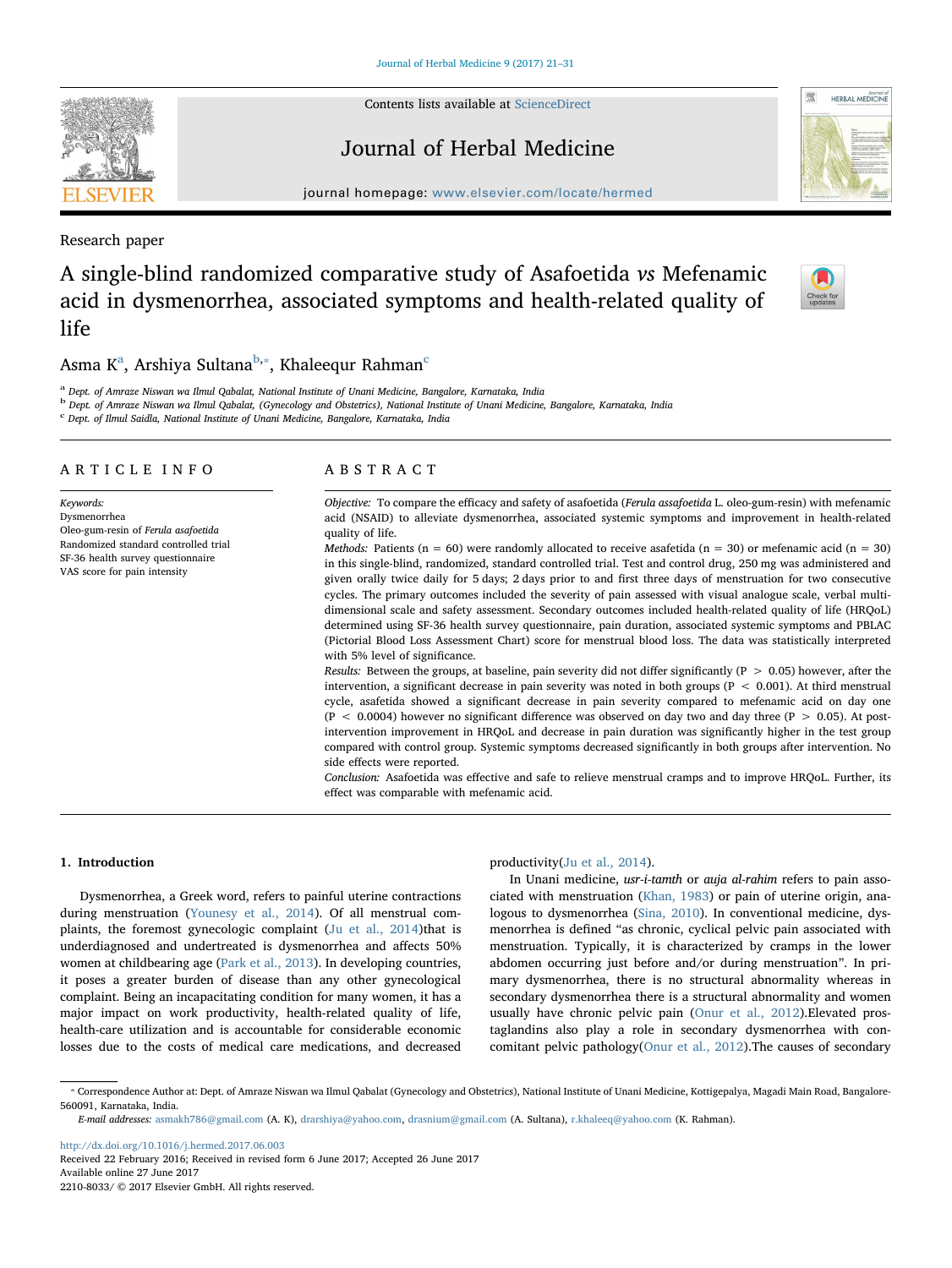dysmenorrhea include congenital malformations (e.g., bicornuate uterus, subseptate uterus, and transverse vaginal septum), intrauterine uterine contraceptive device, endometriosis, fibroids, uterine polyps, adenomyosis, cervical stenosis, uterine synechiae, PID, pelvic congestion syndrome, ovarian cysts and tumour [\(Calis and Rivlin, 2014](#page-9-1)). Dysmenorrhea is commonly associated with systemic symptoms such as nausea, vomiting, diarrhea, dizziness, fatigue, back pain, mild fever, and headache or lightheadedness [\(Kamini and Kiran, 2012; Rigi et al.,](#page-9-2) [2012\)](#page-9-2). These systemic symptoms are caused because of raised levels of prostaglandins.

Women with primary dysmenorrhea have a comparatively high concentration of  $PGF_{2\alpha}$  in menstrual fluid ([Nahid et al., 2009; Ziaei](#page-10-5) et al.,  $2005$ ). PGF<sub>2 $\alpha$ </sub>stimulates uterine contractions, cervical narrowing, and increases vasopressin release, which causes ischemia that results in abdominal pain ([Nahid et al., 2009\)](#page-10-5). Prostaglandins are also implicated in secondary dysmenorrhea ([Onur et al., 2012](#page-10-4)). Therefore, dysmenorrhea is mainly treated with suppression of PG synthesis. Pain or systemic symptoms can be relieved with paracetamol, aspirin, and nonsteroidal anti-inflammatory drugs (NSAIDs) that affect prostaglandin production and act through disruption of specific steps in PG formation ([Nahid et al., 2009](#page-10-5)).These drugs have useful effects such as anti-inflammatory, antipyretic and analgesic activities ([Rahnama et al., 2012](#page-10-6)). However, taking NSAIDs may lead to many adverse effects including indigestion, headache, drowsiness, nausea, dyspepsia, and vomiting. Furthermore, the rate of failure with the use of NSAIDs to reduce dysmenorrhea may reach 20% ([Ke et al., 2012](#page-10-7)). Hence, the general population is looking beyond orthodox medical care as the first line of defense to combat such conditions. The desire to pursue a drugless approach towards the prevention and treatment of disease and negative experiences with allopathic methods may have led to this trend. A focus study carried out at a medical center revealed that a growing number of gynecological patients (56%) have already turned towards alternative care [\(Spears, 2005\)](#page-10-8). As a result, complementary and alternative medicine (CAM) is becoming a more popular alternative to treat dysmenorrhea [\(Ke et al., 2012\)](#page-10-7). The treatment modalities include herbal products, dietary supplements, healthy lifestyle (proper diet and exercise),dry cupping [\(Sultana et al., 2010\)](#page-10-9), acupressure, aromatherapy ([Ou et al., 2012](#page-10-10)), transcutaneous electrical nerve stimulation (TENS) and behavioral interventions.

Asafoetida an oleo-gum-resin is obtained by incision of the roots or removal of the stems of the plant F. asafetida L [\(Alqasoumi, 2012](#page-9-3)). Hardened exudates (oleo-gum-resin) are collected and then packed for export [\(Iranshahy and Iranshahi, 2011\)](#page-9-4). Some other names are Shajaratul-Heltit, 'Angudân', 'Hing' 'Anghouzeh' and 'Khorakoma' ([Iranshahy and](#page-9-4) [Iranshahi, 2011](#page-9-4)). It has been used as a spice and a folk phytomedicine for centuries in Unani and other traditional medicinal systems for the treatment of gastrointestional, nervous and respiratory disorders ([Iranshahy and Iranshahi, 2011\)](#page-9-4). It is also used in various female diseases, including unusually painful, difficult menstruation ([Mahendra](#page-10-11) [and Bisht, 2012](#page-10-11)). The phytochemical analysis of the oleo-gum-resin fractionation of asafoetida demonstrated that it consists of gum, resin, and essential oil as three major components [\(Bagheri et al., 2014](#page-9-5)). Recent pharmacological and biological studies have shown several properties of asafetida such as anti-inflammatory, antinociceptive, ([Bagheri et al., 2014\)](#page-9-5) antispasmodic and hypotensive ([Fatehi et al.,](#page-9-6) [2004\)](#page-9-6), and antioxidant properties ([Kassis et al., 2009\)](#page-10-12), in animal models. In a study by [Bagheri et al. \(2014\)](#page-9-5) they discussed that the analgesic effect of asafoetida is probably because of inhibition of production/action of prostaglandins. In animal studies, nontoxicity has been reported in therapeutic doses. A study reported that at concentrations as high as 360 mg/ml did not show any sign of cellular toxicity as evidenced bylactate dehydrogenase (LDH) release. A very high dose of 5 g/kg was necessary to obtain the LD50 in rats ([Kassis](#page-10-12) [et al., 2009](#page-10-12)).

Some herbs such as Zingiber officinale ([Rahnama et al., 2012](#page-10-6); [Ozgoli](#page-10-13) [et al., 2009](#page-10-13)),Foeniculum vulgare [\(Nasehi et al., 2013\)](#page-10-14), Rosa damascene

([Bani et al., 2014](#page-9-7)), an Iranian herbal medicine formula (saffron, celery seed, and anise), Anethum graveolens ([Heidarifar et al., 2014\)](#page-9-8), Trigonella foenum-graecum ([Younesy et al., 2014\)](#page-10-0), and chaturbeeja (Trigonella foenum-graceum, Lepidium sativum, Nigella sativa and Trachyspermumammi) ([Kamini and Kiran, 2012\)](#page-9-2) have proven efficacy in the treatment of dysmenorrhea. However, to date there is no randomized control trials conducted using asafetida for the treatment of dysmenorrhea. Hence, this study was planned to compare the efficacy and safety of asafetida vs mefenamic acid in amelioration of menstrual cramps, systemic symptoms and to improve health-related quality of life (HRQoL).

### 2. Material and methods

### 2.1. Study design

A single-blind, single-center, prospective, randomized standard controlled parallel design was conducted in the Department of AmrazeNiswan (Gynecology), National Institute of Unani Medicine, Bangalore, India. The study was registered in the ICMR, Indian registry of clinical trials (CTRI/2016/02/006655). The scientific review committee and Institutional Ethical Committee approved the present study [IEC No: NIUM/IEC/2012-13/011/ANQ/03]. Both written and oral information outlining the reasons for the present study were given to women invited to participate. The study was performed in accordance with the Declaration of Helsinki and GCP guidelines issued by the Ministry of AYUSH, Government of India.

#### 2.2. Participants

A total of 60 patients who were within the age group of 12 to 45 years and who presented with pain during menstruation, suffered systemic symptoms, had a regular menstrual cycle (21 to 35 days) and average bleeding during periods that persisted for six months prior to the study were included. Patients with fibroids who had secondary dysmenorrhea but were not willing to agree to surgical intervention were also included. The patient who had pain caused by inflammatory or malignant diseases, were taking the oral contraceptive pill, suffered from chronic general illnesses, lactating women and patients with menorrhagia or were under 12 years of age were excluded.

#### 2.3. Procedure

Patients were recruited from the outpatient Department of Amraze Niswan wa Qabalat (Gynecology and Obstetrics), National Institute of Unani Medicine Hospital, Bangalore. The pre-randomization screening included a clinical history, physical and gynecological examination, VAS score and VMSS for pain intensity, systemic symptoms severity, HRQoL assessment (SF-36 questionnaire), Pictorial Blood Assessment Chart (PBLAC) score and other investigations. If a patient experienced pain in the abdomen, groin and lumbar region for a few days prior to the menstrual period and/or the first day of a menstrual period, it was considered to be dysmenorrhea. Participants were also asked about other clinical features associated with dysmenorrhea such as nausea, vomiting, headache, fatigue, anxiety, diarrhea, abdominal bloating, vertigo, anorexia, and nervousness. The duration of pain and menstrual characteristics regarding the length of the cycle, days of bleeding, and the amount of bleeding was noted. A general and systemic examination was conducted to exclude general and systemic diseases respectively. Routine investigations (complete blood screen, erythrocyte sedimentation rate (ESR), random blood sugar and urinalysis) for the exclusion of general diseases were carried out. Ultrasonography of the whole abdomen was performed to exclude abdominal and pelvic pathology. For safety assessment clinical examination and laboratory investigation (Hb%, ESR, alkaline phosphatase, serum glutamic oxaloacetic transaminase (SGOT), serum glutamic pyruvate transaminase (SGPT), serum creatinine and blood urea) were carried out at baseline and after menstruation during the second menstrual cycle.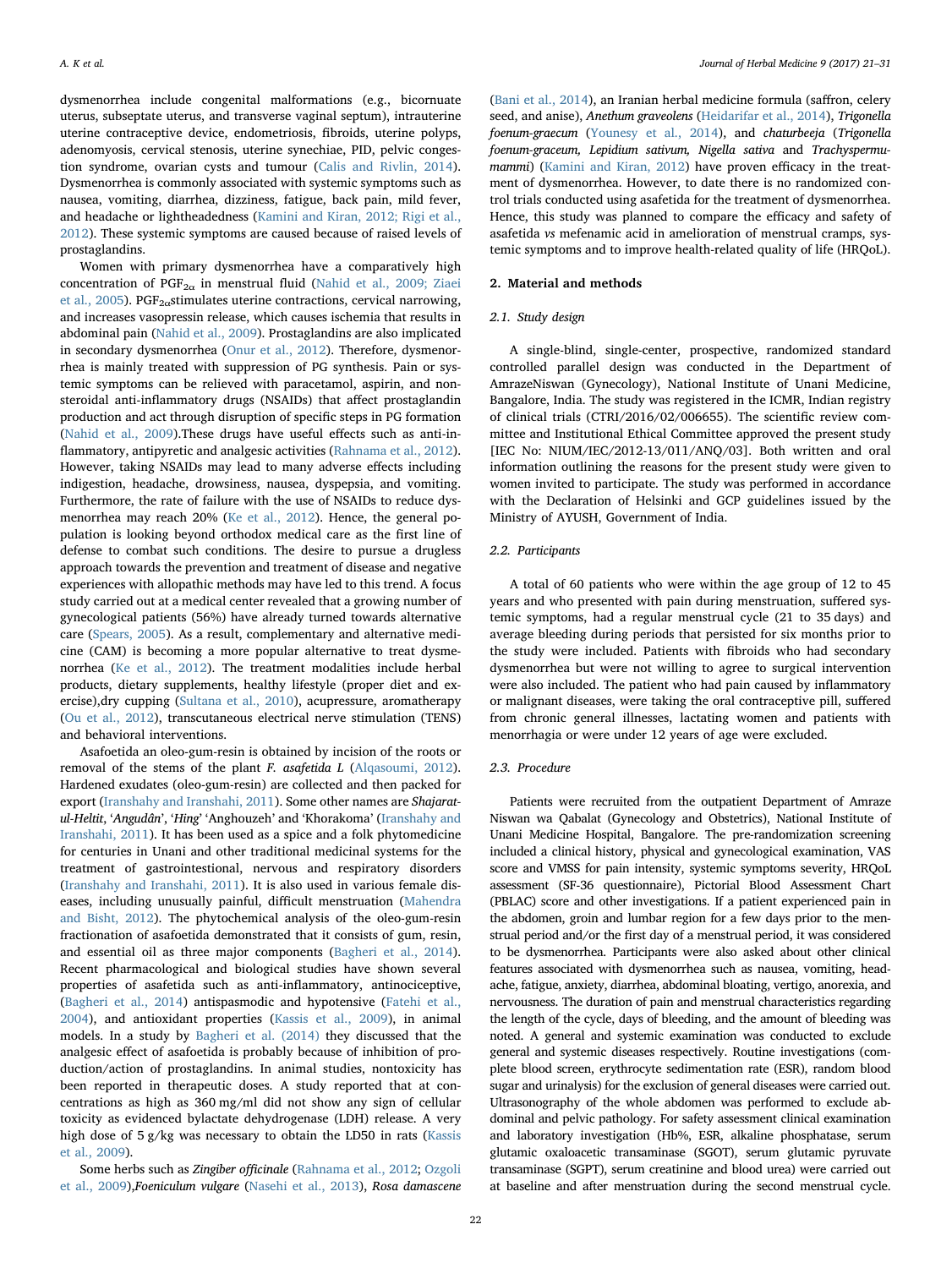Patients were called daily for the first three days during menstruation for three consecutive menstrual cycles to assess VAS and VMSS score. Daily visits during each menstruation was labeled as day one (D1), day two (D2) and day three (D3) of each menstrual cycle. Treatment was given only for two menstrual cycles and in the third menstrual cycle no treatment was given. At each cycle, patient's symptoms (improvement and any clinical side effects) were recorded. The researcher reviewed the side effects and determined whether they were study related. If there were responses regarding side effects they were followed up until they were resolved. Patients who reported adverse drug reactions and/or failed to follow the protocol were withdrawn. Furthermore, patients were not allowed to take any other medications which had an analgesic effect during menstruation.

#### 2.4. Assessment tools

The patient's initial severity of dysmenorrhea was evaluated with Visual Analogue Scale (VAS) for pain intensity and Verbal Multidimensional Scoring System (VMSS) at baseline for two consecutive cycles during treatment and once after treatment. The SF-36 questionnaire was used for Health-related Quality of life (HRQoL) assessment at baseline and third menstrual cycle. Systemic symptoms were recorded at baseline and at third menstrual cycle [\(Karunagoda](#page-10-15) [et al., 2010](#page-10-15))[\(Table 1](#page-2-0)a).Menstrual blood loss was assessed by PBLAC score at baseline and at each menstrual cycle. This method has been reported to have a sensitivity of 86% and a specificity of 89% ([Higham](#page-9-9) [et al., 1990](#page-9-9)).

VAS score for pain intensity is a "10 cm line labeled scale which has 'no pain' or 'zero' on the left side and 'worst possible pain' or 'ten' on the right side. The test-retest reliability of VAS was 0.896.The VAS score was further stratified into mild (0–3); moderate (3.1-6) and severe (6.1- 10)" (Ziaie et al., 2005). VMSS is graded as Grade 0: no pain; Grade 1: mild pain; Grade 2: moderate pain; and Grade 3: severe pain. This scale also measures the effect on daily activity, and whether analgesia was required or not (see [Table 1b](#page-2-0)) ([Unsal et al., 2010](#page-10-16)).

Percentage of pain reduction (%PR) score was calculated as

Baseline VAS score – Mean pain reduction score of 3

 $\times$  100 consecutive cycles

Baseline VAS score

Satisfactory pain relief was considered to be when % pain reduction was more than or equal to 50% and taken as non-satisfactory when % pain reduction was less than 50%.

The SF-36 is a questionnaire containing 36 items covering eight domains: "physical functioning (PF), social functioning (SF), role limitations due to emotional problems (RE-role–emotional), role limitations due to physical problems (RF-role–physical), bodily pain (BP), vitality (VT), mental health (MH), and general health perception (GH). [Unsal et al. \(2010\)](#page-10-16) state that 'SF-36 questionnaire demonstrated good reliability and validity and that it can be used to measure QOL. For each variable item, scores are coded, summed, and transformed on to a scale from 0 (worst possible health state measured by the questionnaire) to 100 (best possible health state)' [\(Unsal et al., 2010\)](#page-10-16). It yields scale scores for each of these eight health domains, and two summary measures of physical and mental health: the Physical Component Summary (PCS) and the Mental Component Summary (MCS).The Physical Component Summary (PCS) includes "physical functioning (PF), role limitations due to physical problems (RF-role–physical), bodily pain (BP), general health perception (GH) and the Mental Component Summary (MCS) includes social functioning (SF), role limitations due to emotional problems (RE-role–emotional), vitality (VT), and mental health (MH)" ([Onur et al., 2012](#page-10-4)).

### 2.5. Intervention

The trial treatment, whole oleo-gum-resin (dry exudate) of Ferula asafoetida L. (Family: Umbelliferae) was selected from the Unani pharmacopeia ([Unani Pharmacopoeia of India, 2007](#page-10-17)). The specimen of the trial drug was identified by the botanist Dr. Shiddamallayya N of Natural Ayurveda Dietetics Research Institute, Central Council for Research in Ayurvedic sciences, Jayanagar, Bangalore (Identification no. RRCBI-MUS-128) and submitted to the Department of Pharmacology of this Institute (voucher specimen no.28/UQ/Res/2015). After cleaning, asafetida was pounded, sieved through mesh no. 100 and mixed well to make a fine powder. This powder (250 mg) and mefenamic acid (250 mg) were filled into size number 2 capsules using a manual capsule filling machine in the National Institute of Unani Medicine hospital pharmacy. Patients were advised to take one capsule (250 mg) orally, twice daily with meals for 5 days (2 days prior to the menses and the first three days of menstruation) for two consecutive cycles. Ten

#### <span id="page-2-0"></span>Table 1

a) Systemic symptoms and b) Verbal multidimensional scoring system for assessment of dysmenorrhea severity.

| a. Systemic symptoms |              |                                                                                      |                                      |                                  |
|----------------------|--------------|--------------------------------------------------------------------------------------|--------------------------------------|----------------------------------|
| Symptoms             | $\mathbf{0}$ |                                                                                      | 2                                    | 3                                |
| Fatigue              | No fatigue   | Fatigue induced by having even single extra work in addition to the daily<br>routine | Fatigued by the normal daily routine | Severe fatigue even without work |
| Nausea               | Absent       | 2-3 times/day                                                                        | 4-5times/day                         | > 5times/day                     |
| Anorexia             | Absent       | Mild                                                                                 | Moderate                             | Severe                           |
| Fever                | No fever     | Mild fever at night                                                                  | Moderate fever throughout day        | Severe fever                     |
| Headache             | Absent       | Mild                                                                                 | Moderate                             | Severe                           |
| Vertigo              | Absent       | Occasionally                                                                         | 2-3times in $1-2$ day                | More than 4 times in 3-4 day     |
| Diarrhea             | Absent       | Occasionally                                                                         | 2-3 times/day                        | $> 3$ times/day                  |
| Vomiting             | Absent       | Occasionally                                                                         | $1-2$ times                          | $> 2$ times                      |
| Nervousness          | Absent       | Mild                                                                                 | Moderate                             | Severe                           |

b. Verbal Multidimensional Scoring System

| Severity grading                                                                                                                                                                            | Working ability               | Systemic symptoms | Analgesic                        |
|---------------------------------------------------------------------------------------------------------------------------------------------------------------------------------------------|-------------------------------|-------------------|----------------------------------|
| Grade 0: Menstruation is not painful and daily activity is unaffected.<br>Mild (Grade 1): Menstruation is painful but seldom inhibits normal activity; analgesics are seldom required; mild | Unaffected<br>Rarely affected | None<br>None      | None required<br>Rarely required |
| pain.<br>Moderate (Grade 2): Daily activity is affected; analgesics required and give sufficient relief so that absence from<br>school is unusual; moderate pain.                           | Moderately affected           | Few               | Required                         |
| Severe (Grade 3): Activity clearly inhibited; poor effect of analgesics; vegetative symptoms (headache, fatigue,<br>vomiting, and diarrhea); severe pain.                                   | Clearly inhibited             | Apparent          | Poor effect                      |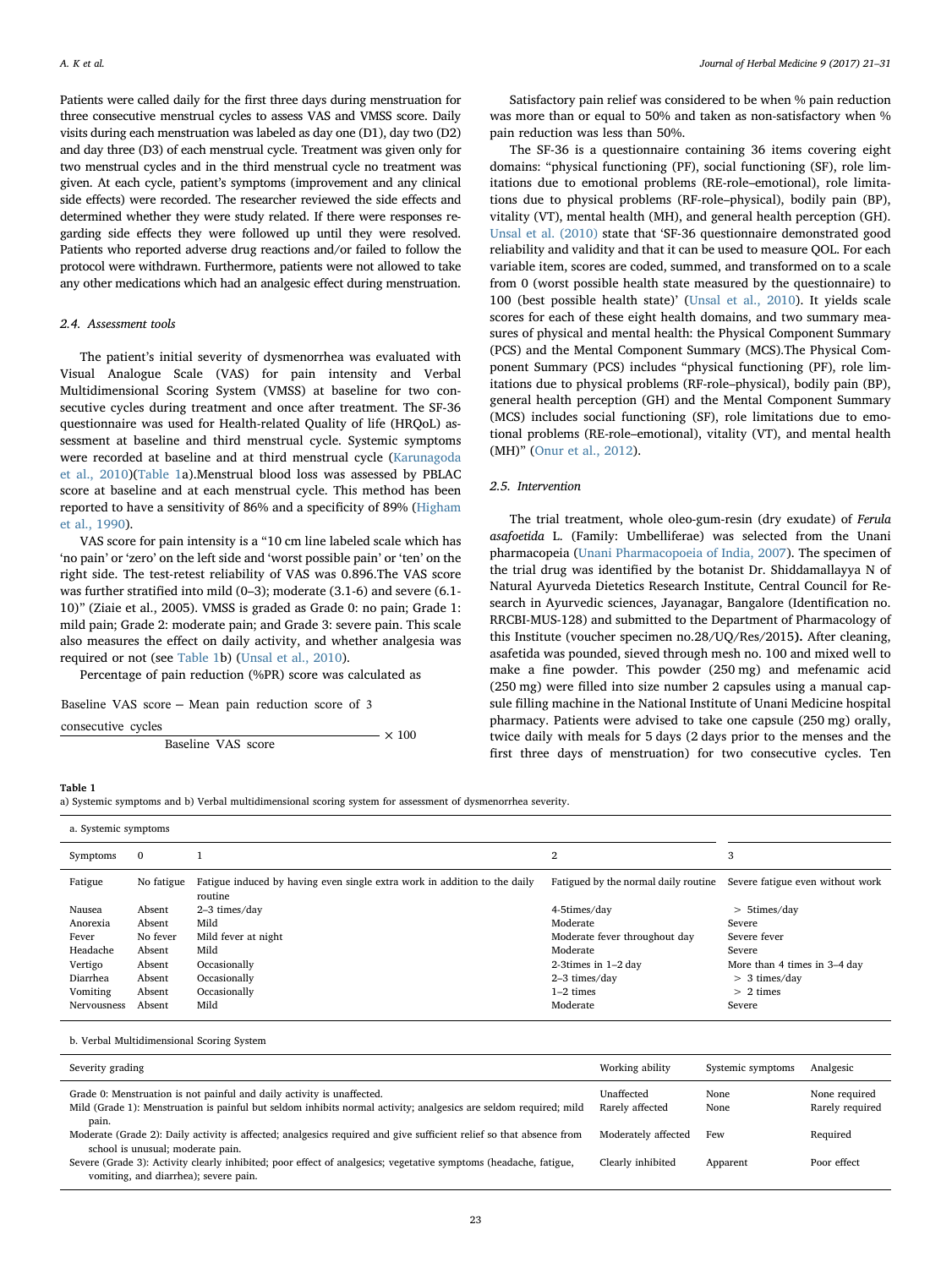#### <span id="page-3-0"></span>Table 2

Investigations in the test and control group.

| Variables                                      | Period              | Test $(n = 30)$    | Control $(n = 30)$ | P value             |
|------------------------------------------------|---------------------|--------------------|--------------------|---------------------|
| Safety Profile                                 |                     |                    |                    |                     |
| Erythrocyte Sedimentation Rate (mm/h)          | Baseline            | $34.3 \pm 22.5$    | $31.36 \pm 18.96$  | $0.76^{\rm a}$      |
|                                                | 2nd Menstrual cycle | $29.3 + 16.8$      | $35.66 + 19.43$    | 0.27 <sup>a</sup>   |
|                                                | P value             | 0.20 <sup>b</sup>  | 0.11 <sup>b</sup>  |                     |
| Haemoglobin (Hb)%                              | Baseline            | $12.18 \pm 1.49$   | $11.8 \pm 1.74$    | 0.3 <sup>a</sup>    |
|                                                | 2nd Menstrual cycle | $12.05 \pm 1.75$   | $12.1 \pm 1.66$    | 0.8 <sup>a</sup>    |
|                                                | P value             | 0.06 <sup>b</sup>  | 0.07 <sup>b</sup>  |                     |
| Serum glutamic oxaloacetic transaminase IU/ml) | Baseline            | $19.16 \pm 4.2$    | $20.80 \pm 10.1$   | $0.85$ <sup>a</sup> |
|                                                | 2nd Menstrual cycle | $18.96 \pm 4.6$    | $19.7 \pm 10.1$    | $0.55^a$            |
|                                                | P value             | 0.97               | 0.12               |                     |
| Serum glutamate pyruvate Transaminase (IU/ml)  | Baseline            | $18.73 \pm 4.98$   | $23.1 \pm 18.0$    | 0.45 <sup>c</sup>   |
|                                                | 2nd Menstrual cycle | $20.13 \pm 6.2$    | $23.5 + 17.7$      | $0.43^{\rm a}$      |
|                                                | P value             | 0.31 <sup>b</sup>  | 0.07 <sup>b</sup>  | $0.43^{\rm a}$      |
| Alkaline phosphatase                           | <b>Baseline</b>     | $108.43 \pm 18.92$ | $108.7 + 15.78$    | 0.95 <sup>c</sup>   |
|                                                | 2nd Menstrual cycle | $103.76 + 17.10$   | $105.4 + 20.63$    | $0.73^{\circ}$      |
|                                                | P value             | 0.21 <sup>b</sup>  | 0.29 <sup>b</sup>  |                     |
| Blood urea (mg/dl)                             | <b>Baseline</b>     | $26.1 \pm 4.97$    | $28.13 \pm 7.51$   | $0.22^{\circ}$      |
|                                                | 2nd Menstrual cycle | $24.96 \pm 6.11$   | $26.06 \pm 5.36$   | 0.46 <sup>c</sup>   |
|                                                | P value             | 0.38 <sup>d</sup>  | 0.16 <sup>d</sup>  |                     |
| S. Creatinine (mg/dl)                          | Baseline            | $0.81 \pm 0.11$    | $0.82 \pm 0.09$    | 0.63 <sup>c</sup>   |
|                                                | 2nd Menstrual cycle | $0.77 \pm 0.08$    | $0.77 + 0.08$      | 0.74 <sup>c</sup>   |
|                                                | P value             | 0.22 <sup>d</sup>  | 0.02 <sup>d</sup>  |                     |

Data Presented: Mean ± Standard Deviation; P > 0.05,Considered not significant; Test used: <sup>a</sup>Mann Whitney U test; <sup>b</sup>Wilcoxon Matched Pair test; <sup>c</sup>Unpaired Student's 't' and <sup>d</sup>paired student's 't' test

capsules of either asafetida or mefenamic acid were supplied in an individual self-locking cover pack for each patient by the first investigator. Compliance was checked by the investigator and checked by counting the medication at each follow-up.

#### 2.6. Outcomes

The primary outcome was a decrease in VAS and VMSS scores for pain intensity. The safety assessment included a clinical examination and biochemical parameters at baseline and after menstruation during the second menstrual cycle [\(Table 2](#page-3-0)). Patients were asked about possible common side effects such as nausea, vomiting, upset stomach, stomach pain, and diarrhea. Secondary outcomes were the improvement in the quality of life determined by SF-36 health survey questionnaire, reduction in the duration of pain, associated systemic symptoms, and PBLAC score for menstrual blood loss.

### 2.7. Sample size estimation

Considering the VAS mean score for pain intensity of an earlier study [\(Omidvar et al., 2012](#page-10-18)),a total sample size of 50 participants was required with an alpha 0.05 and 80% power (calculated with online sample size calculator). Hence, in the present study,a total sample size of 60 patients was taken with 15% dropout rate.

#### 2.8. Randomization and blinding

Before starting the intervention, pre-study screening was carried out in the Institute hospital. Once the patient met the inclusion criteria she was included in randomization. Patients were randomly allocated in1:1 ratio by computer generated random list into test ( $n = 30$ ) and control group (n = 30). (<http://www.graphpad.com/quickcalcs/randomize2>). The second investigator generated the allocation sequence and assigned the participants to their groups. The random allocation was made in a single block, using a single sequence of random assignment. The sequence was concealed from the first investigator until the interventions were assigned using an open list of random numbers. The participants were enrolled by the first investigator. The participants were blinded by masking and matching the test and control group. The test and control drug was filled in the identical color capsules and there was no detectable odor for any of the preparations.

### 2.9. Data analysis

The Statistical Software Graph Pad Instat version 3.00 for the window (Graph Pad Software, San Diego, Calif, USA), and the contingency table of more than  $2 \times 2$ , the online website was used for the analysis of the data and Microsoft word and Excel have been used to generate descriptive statistics (graphs and tables).

Descriptive analysis was performed by means of the frequencies of the category variables and measurements of the position and dispersion of the continuous variables. Results on continuous measurements were presented on Mean ± SD (Min-Max) and results on categorical measurements were presented in number (%). For all statistical tests, 2 sided P values were used and the type 1 error was set as 0.05 with 95% confidence interval. For comparison of the proportions, the chi-square test or Fisher exact test was utilized. Statistical comparisons between groups were evaluated by using Mann-Whitney  $U$  test,  $X^2$  test or unpaired  $t$ -test, and within-group comparisons were assessed with paired  $t$ test or Wilcoxon matched pairs rank sum test for paired data as appropriate.

Efficacy analysis was performed according to the intention-to-treat principle using data from all randomized subjects with at least two postrandomization outcome measures. Missing data were imputed using the last observation carried forward method. Changes from baseline in the primary efficacy parameter (VAS and VMSS scores) were calculated for the test and control group at follow-up points (every month during treatment and one-month post treatment). Changes from baseline to the third menstrual cycle for secondary outcomes were calculated for the test and control group.

### 3. Results

### 3.1. Participant flow

A total number of 363 patients were interviewed for eligibility whereby 303 patients did not meet the criteria for inclusion for a variety of different reasons [\(Fig. 1](#page-4-0)). A total of 60 patients were randomly assigned to either test ( $n = 30$ ) or control ( $n = 30$ ) group allowing for a 15% drop out. Two and three patients in the test and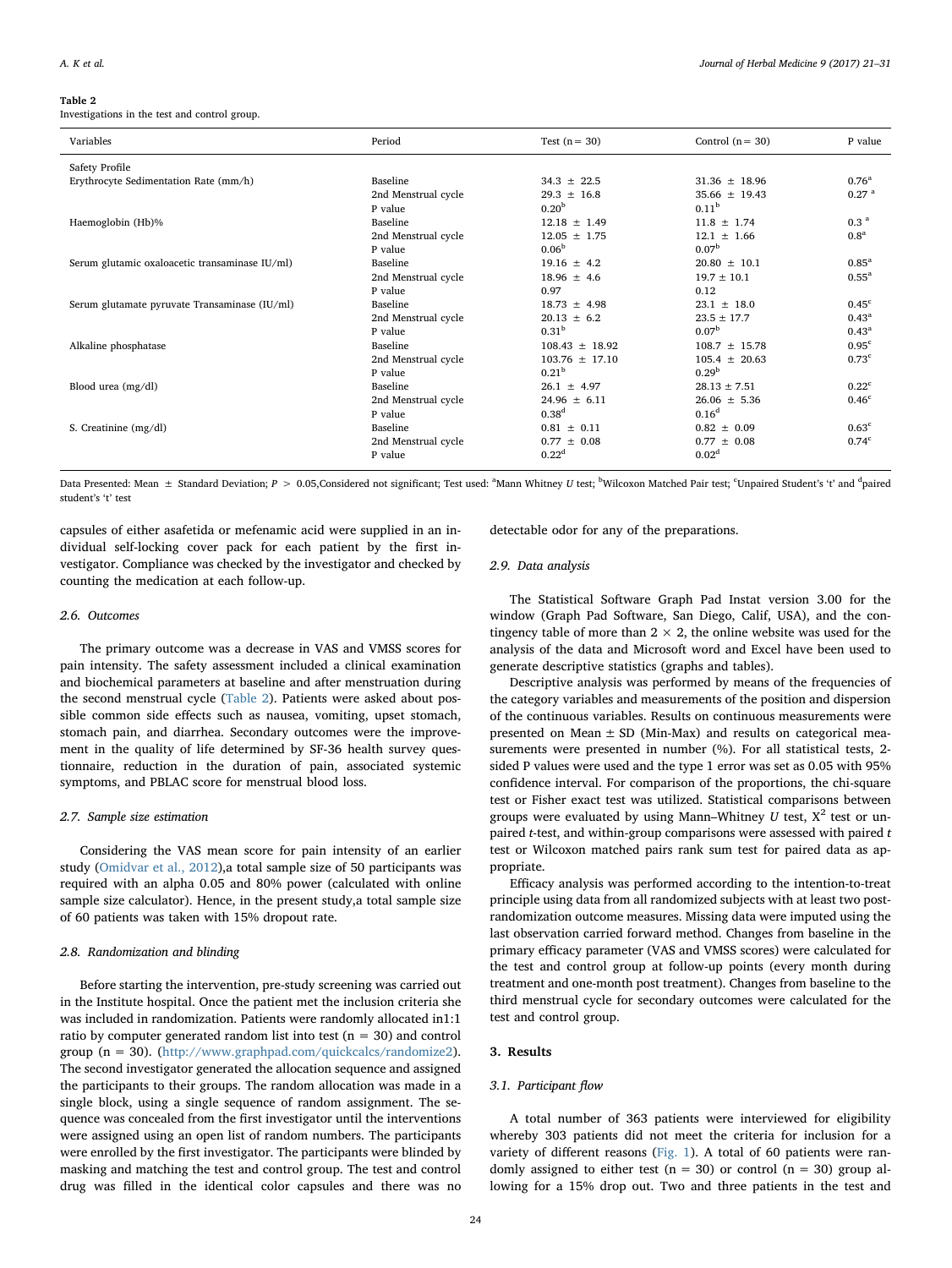<span id="page-4-0"></span>

Fig. 1. Flow chart of participants (CONSORT format).

control group respectively did not engage with a review after second menstrual cycle as they lived too far away. However, these patients were contacted by mobile telephone and symptoms were checked. One and three patients in the test and control group respectively did not engage with a review after second menstrual cycle and no contact was available.

3.2. Recruitment

Participants were recruited between February 6, 2014, and February 28, 2015.

### 3.3. Baseline characteristics

At trial entry, the randomized groups were comparable for most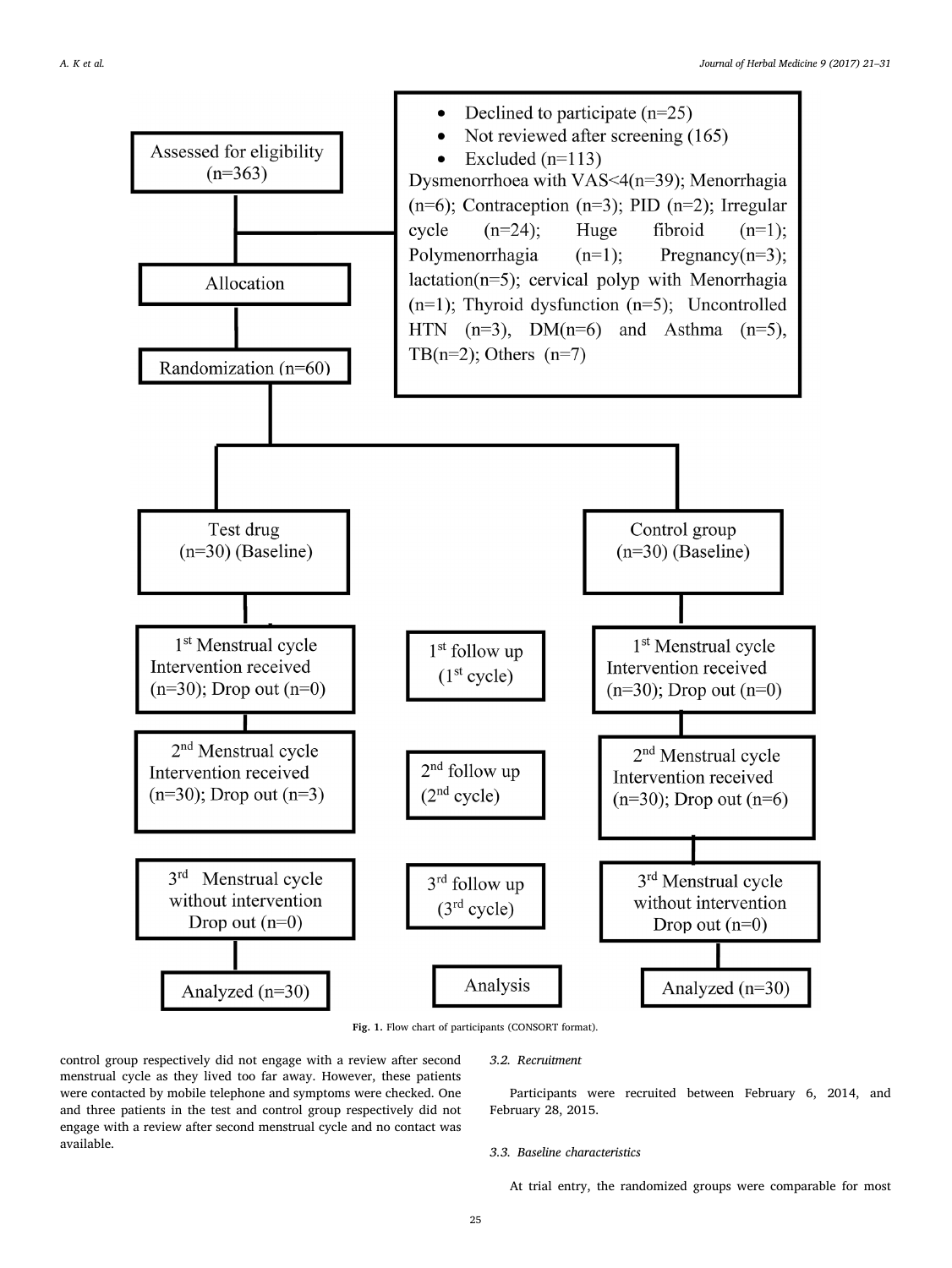baseline characteristics. The mean age was  $21.4 \pm 5.72$  years in the test and 24.53  $\pm$  7.05 years in the control group. The mean age of menarche was  $12.76 \pm 1.05$  years in the test group and 12.93  $\pm$  0.98 years in the control group. The mean duration of dysmenorrhea was  $6.86 \pm 4.63$  and  $6.03 \pm 4.77$  years in the test and control group respectively. In the test and control group,  $80\%$  (n =  $24/$ 30) and 20% (n = 6/30) and 43.33%(n = 13/30) and 56.66%  $(n = 17/30)$  were unmarried and married respectively. In the test and control group, 20% ( $n = 6/30$ ), and 50% ( $n = 15/30$ ) were parous respectively. The mean duration of the cycle was  $28.8 \pm 1.75$  and 29.06  $\pm$  5.21 days in the test and control group respectively. No concomitant use of any medications, pharmaceutical or herbal and complementary were allowed during the course of the research i.e., 2 days prior to and then three days of menstruation. However, participants were allowed to treat any acute illnesses if they occurred during the period of the trial.

#### 3.4. Primary outcome

At baseline, comparison between control and test group for pain intensity (VAS and VMSS scores) showed no statistical difference  $(P > 0.05)$ . Mean pain intensity for VAS on day one, day two and day three of each menstrual cycle showed no statistical difference  $(P > 0.05)$  between the test and control group except on day one of the third menstrual cycle whereby mean intensity for the VAS score was statistically significant with  $P = 0.004$ . VMSS score at second menstrual cycle  $(P = 0.04)$  and third menstrual cycle  $(P < 0.0001)$ showed a statistically significant difference between the test and control group.

The intra-group comparison of the test and control group at each follow-up for VAS and VMSS scores showed a statistically significant difference ( $P < 0.01$ ). The percentage of pain reduction in the test group on day one, two and three was 64.02%, 78.88%, and 78.88% respectively. Whereas in the control group the percentage pain reduction on day one, two and three was 53.71%, 71.86% and 86% respectively. [Fig. 2a](#page-6-0) and b summarizes the comparison of mean pain intensity between the test and control group assessed with VAS and VMSS scores respectively.

#### 3.5. Safety assessment

Parameters used for safety monitoring of both groups are summarized in [Table 2](#page-3-0). Random blood sugar in the test and control group at baseline was  $96.9 \pm 27.10$  and  $100.87 \pm 21.92$  mg/dl (P = 0.53) respectively, not statistically significant. Furthermore, none of the participants of the test or control group reported any adverse events.

### 3.6. Secondary outcomes

### 3.6.1. Health-related quality of life questionnaire-SF 36

Comparison of SF-36 health survey questionnaire is summarized in [Fig. 3.](#page-7-0)

#### 3.6.2. Systemic symptoms

[Tables 3 and 4](#page-8-0) summarizes the findings of systemic symptoms and their severity grading respectively.

#### 3.6.3. PBLAC mean score

The total PBLAC mean score at baseline was  $64.93 \pm 25.94$  and 77.53  $\pm$  25.74 in the test and control group respectively with  $P = 0.06$  not statistically significant. At the third menstrual cycle the mean score was 70.4  $\pm$  20.92 and 66.43  $\pm$  20.35 in the test and control group respectively, not statistically significant ( $P = 0.61$ ). The intra-group comparison at each menstrual cycle when compared with baseline in both groups was statistically significant ( $P < 0.001$ ).

#### 4. Discussion

This study displayed sufficient evidence that asafoetida (hilteet) had a significant and similar effect in dysmenorrheic patients as mefenamic acid and was safe to ameliorate menstrual pain, shortened the duration of pain, decreased associated systemic symptoms and improved healthrelated quality of life

### 4.1. Primary outcome

### 4.1.1. VAS and VMSS for pain intensity

Baseline total VAS mean score was  $8.2 \pm 1.18$  and  $7.8 \pm 1.09$  in the test and control group respectively in this study. This finding is comparable with previous studies where baseline total VAS score was more than seven [\(Jenabi, 2013; Heidarifar et al., 2014](#page-9-10)).The pain reduction started immediately after starting the intervention and continued to decline in the subsequent two menstrual cycles. The percentage of pain reduction on day one, day two and day three of third menstrual cycle was 64.02, 78.88 and 77.90,and 53.71, 71.86 and 86 percent in the test and control group respectively. The results of this study are similar to previous studies such as vitamin E ([Ziaei et al.,](#page-10-19) [2005\)](#page-10-19), fennel/vitamin E ([Nasehi et al., 2013\)](#page-10-14), Iranian herbal medicine formula (saffron, celery seed, and anise) [\(Nahid et al., 2009\)](#page-10-5), ginger ([Rahnama et al., 2012](#page-10-6); [Jenabi, 2013](#page-9-10)), dill [\(Heidarifar et al., 2014\)](#page-9-8), rose ([Bani et al., 2014](#page-9-7)) and exercise intervention [\(Onur et al., 2012](#page-10-4)). The magnitude of the reduction was significantly greater in the test than the control group on day one and day two thus showing that F. asafetida had a better effect than mefenamic acid for pain reduction.

### 4.1.2. Safety

In this study, no side effects were reported with regard to asafetida and mefenamic acid consumption. Hence, in the present study test and control drug were shown to be safe. All the biochemical parameters were comparable and no statistical difference was found when compared with baseline in both groups except serum creatinine ( $P = 0.02$ ) in the control group which was statistically significant but laboratory value was within normal range. [Bagheri et al. \(2014\)](#page-9-5) in their study reported that asafoetida did not show any toxic effects in an animal model. Furthermore, asafetida has been shown to have hepatoprotective ([Kareparamban et al., 2012](#page-10-20)) and nephroprotective properties ([Javaid et al., 2012](#page-9-11)).

Unani scholars in their classical texts have surmised that asafoetida has muharrik-i-a'sab (stimulant), musakkin-i-alam (analgesic), dafi-i-tashannuj (antispasmodic), mudirr-i-hayd (emmenagogue) and mudirr-ibawl (diuretic) properties ([Ghani, 2001; Unani Pharmacopoeia of India,](#page-9-12) [2007\)](#page-9-12). Further, they opined that emmenagogue drugs have harr(hot), mulattif and mufatteh (dilator) properties [\(Sina, 2010](#page-10-3)) therefore, fluidifies blood to induce smooth blood flow (A'[zam, 2010](#page-9-13)), dilates the uterine blood vessel and increase blood circulation in uterine vessels. Furthermore, emmenagogue drugs rectify the functional defect of the uterus and relieve the menstrual cramps. A similar hypothesis has been discussed in a recent study by [Rigi et al. \(2012\).](#page-10-21)

To explain the effects of the test drug on pain reduction in the dysmenorrheic patient, it has been reported that asafetida has antinociceptive, anti-inflammatory antispasmodic and anti-oxidant properties that suggests a NSAID-like mechanism.

### 4.1.3. Antinociceptive and anti-inflammatory properties

[Bagheri et al. \(2014\)](#page-9-5) showed the antinociceptive effect of asafoetida on chronic and acute pain in mice. They concluded that this effect was probably because of involvement of central opioid pathways and peripheral anti-inflammatory action. In addition, numerous studies have shown that terpenoids have anti-inflammatory activities and asafoetida is a rich source of terpenoids. Another possible mechanism of action for the active principles of asafoetida is probably linked to lipoxygenase and/or cycloxygenase in the arachidonic acid cascade at the peripheral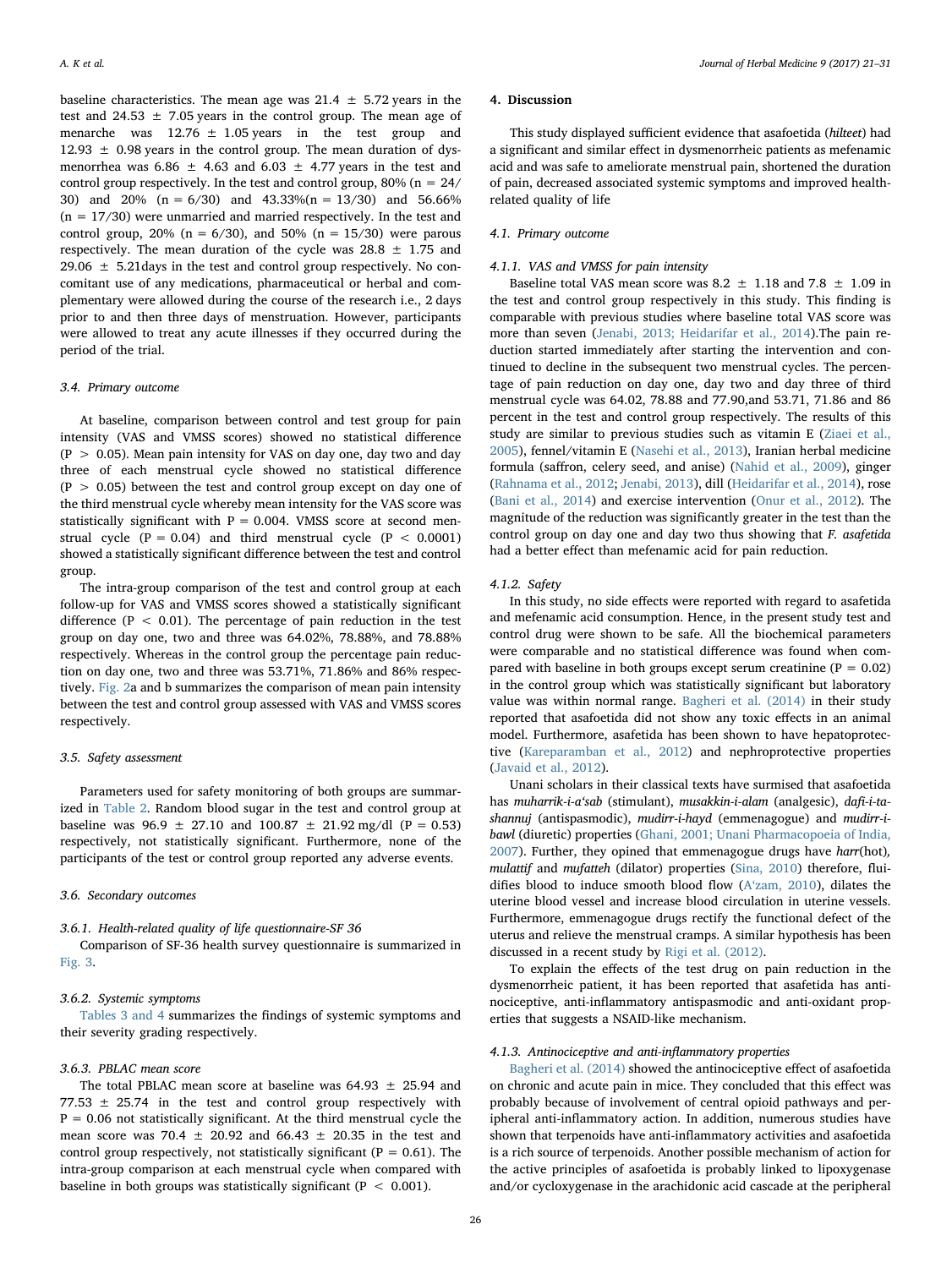<span id="page-6-0"></span>



Fig. 2. Primary Outcome-Comparison of pain intensity with (a) Visual Analogue Scale (VAS) score for pain intensity and (b) Verbal Multidimensional Scoring System (VMSS) score. Data presented: Mean; VAS: Visual Analogue Scale; VMSS: Verbal Multidimensional Scoring System; TD1, TD2, TD3: Test group day one, two and three; CD1, CD2, CD3: Control group day one, two and three

route [\(Rajendra et al., 2004](#page-10-22)). Umbelliprenin (sesquiterpene coumarins) has been reported to inhibit the activity of 5-lipooxygenase and has shown anti-inflammatory action [\(Iranshahi et al., 2009\)](#page-9-14).

### 4.1.4. Antispasmodic property

The antispasmodic activity of aqueous extract of asafetida was demonstrated on isolated guinea pig ileum by [Fatehi et al. \(2004\)](#page-9-6). This may justify its efficacy in dysmenorrhea. It has also been reported that the relaxant effect of asafoetida extract is because of its potent inhibitory effect on the muscarinic receptor. It may also be due to the partial inhibitory property of the herb on the histamine (H1) receptor ([Kareparamban et al., 2012\)](#page-10-20).

### 4.1.5. Anti-oxidant property

Ferulic acid which is an important component of asafoetida has a potent antioxidant activity [\(Bagheri et al., 2014](#page-9-5); [Kareparamban et al.,](#page-10-20) [2012\)](#page-10-20) hence, suppresses the oxidation of arachidonic acid and decreases the production of prostaglandin ([Nasehi et al., 2013](#page-10-14)). Further, anti-oxidant activity enhances the immunity and general strength of the body. It increases the pain threshold and facilitates better pain tolerance capacity [\(Kamini and Kiran, 2012](#page-9-2)).

#### 4.2. Secondary outcomes

#### 4.2.1. HRQoL

In this study, patients had a very low HRQoL value as the authors included women with moderate to severe dysmenorrhea, consistent with the study by [Unsal et al. \(2010\)](#page-10-16) and [Onur et al. \(2012\)](#page-10-4). In this study, both interventions provided a significant improvement in healthrelated quality of life measured by the SF-36. All eight domains of the SF-36 (physical functioning, role − physical, bodily pain, general health perception, vitality, social functioning, role − emotional, mental health) and both component scores showed significant improvements at post-intervention, which was in agreement with a previous study carried out by [Witt et al. \(2008\).](#page-10-23) However, quality of life improvement was higher in the test than the control group. This shows that asafetida was more effective than mefenamic acid for improving in HRQoL. Two recent surveys conducted in Turkey demonstrated that most of the domains of the SF-36 scale were lower in women with dysmenorrhea when compared with women without [\(Onur et al., 2012;](#page-10-4) [Kumbhar](#page-10-24) [et al., 2011\)](#page-10-24). This clearly indicates that dysmenorrhea is disrupting their lives more compared with the lives of the non-dysmenorrheic patients [\(Kumbhar et al., 2011\)](#page-10-24). Another study found that participants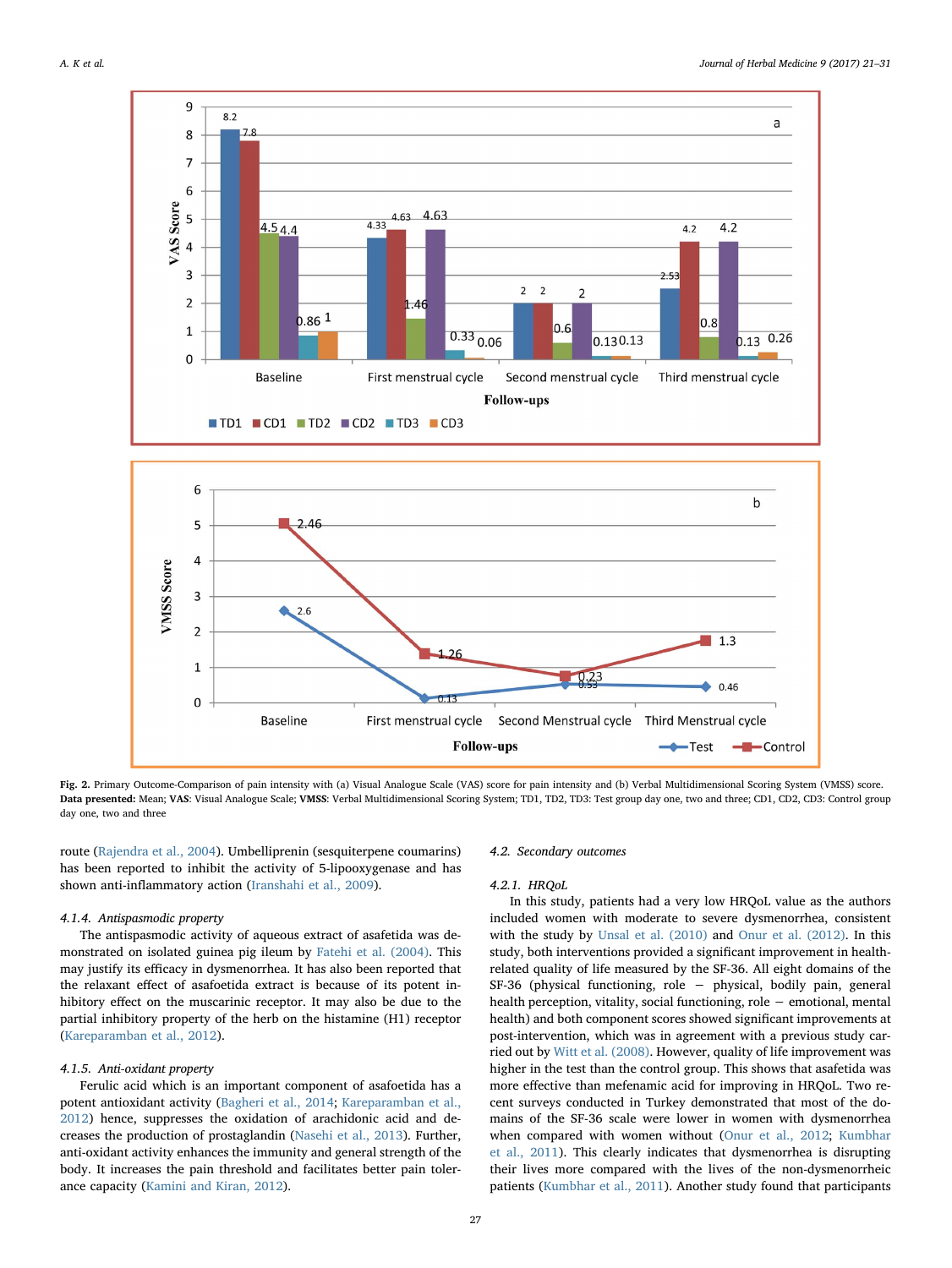<span id="page-7-0"></span>

Fig. 3. Secondary outcome-Comparison of SF-36 health survey.

Data Presented: Mean; V1: Baseline visit V4: Third menstrual cycle; Test used: Mann Whitney U test; Wilcoxon Matched Pair Test; Unpaired Student's't' and paired student's 't' test; V1 of test and control group comparison was  $P > 0.05$ , Considered not significant; V4 of test and control group comparison was  $P < 0.0001$ , considered extremely significant; Abbreviation: Physical function (PF); Role limitation due to Physical problems (RF); Role limitation due to emotional problems (RE); Energy/fatigue/Vitality (VT); Emotional well being (Mental Health-MH); Social Functioning (SF); General Health (GH)Bodily Pain (BP) Physical Health composite score (PCS) Mental Health composite Score (MCS)

who had dysmenorrhea were 6.6 times more likely to stay in bed all day when compared to women who had a normal quality of life with respect to their menstrual cycle [\(Charu et al., 2012\)](#page-9-15).

### 4.2.2. Associated systemic symptoms

The most common symptom associated with dysmenorrhea in the present study was lethargy and tiredness, consistent with the previous study conducted by [Agarwal and Agarwal \(2010\).](#page-9-16) Both groups in this study exhibited a decrease in the severity of systemic symptoms (fatigue, nausea, anorexia, fever, headache, vomiting, vertigo, and nervousness) linked with dysmenorrhea consistent with previous studies ([Heidarifar et al., 2014](#page-9-8); [Younesy et al., 2014; Ziaei et al., 2005\)](#page-10-0).

Significant improvement in the symptoms such as fatigue, headache, nausea, vomiting, anorexia, anxiety and nervousness was observed in the test group. Asafoetida increases appetite, aids digestion and reduces nausea and vomiting due to its bitter taste ([Younesy et al.,](#page-10-0) [2014\)](#page-10-0). Alqasoumi et al. (2012) reported a dose-dependent anxiolytic and analgesic activity of asafoetida, with a mild sedative effect in high doses and concluded that compared to diazepam, asafoetida seems to be a better alternative for the treatment of anxiety disorders. Hence, the positive effects of asafetida consumption on fatigue, headache, mood, and energy level are attributed to its antioxidant, sedative ([Bagheri](#page-9-5) [et al., 2014; Kareparamban et al., 2012; Moghadam et al., 2013\)](#page-9-5) and anti-anxiety properties (Alqasoumi et al., 2012).

## 4.2.3. Duration of pain

Many studies reported that menstrual pain starts on the first day of menstrual flow and continued for 24–72 h [\(Ou et al., 2012\)](#page-10-10). Similarly, the authors found that mean duration of pain was  $60.4 \pm 14.29$  h. Morrow and colleagues also reported that dysmenorrhea lasts for up to 72 h, typically peaking in the first 24 to 48 h of the menstrual cycle ([Dawood, 2006](#page-9-17)) as the levels of prostaglandins are highest during this period [\(Nahid et al., 2009; Ziaei et al., 2005](#page-10-5)). At post-intervention, a significant difference was noted between asafetida and mefenamic acid, showing that asafetida was more effective at shortening the duration of pain. A similar shortening of pain duration was noted in previous studies after intervention with an Iranian herbal medicine formula (saffron, celery seed, and anise) ([Nahid et al., 2009](#page-10-5)), fenugreek ([Younesy](#page-10-0)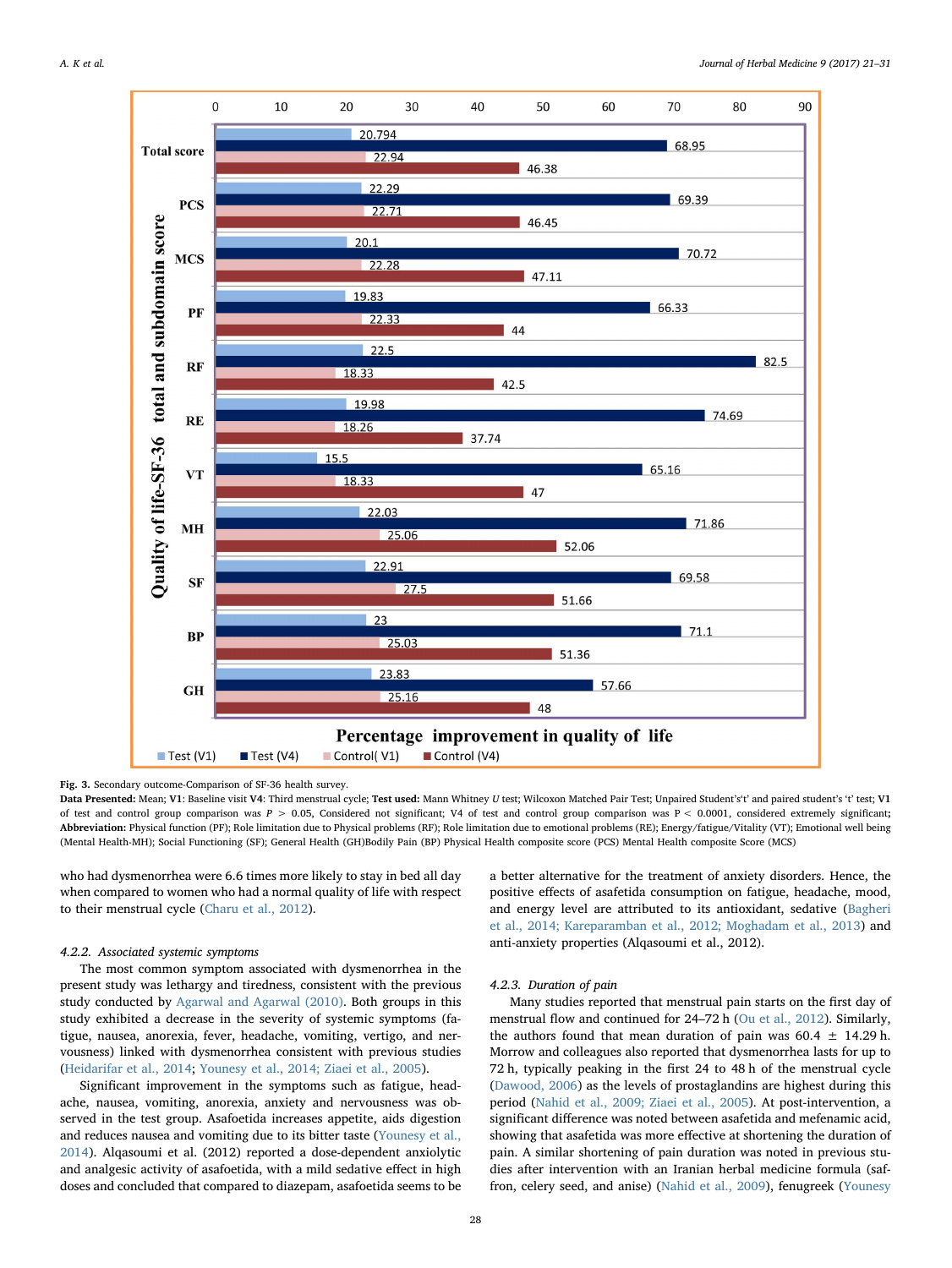#### <span id="page-8-0"></span>Table 3

Secondary outcome: Systemic symptoms in dysmenorrhea.

| Symptoms                                                                     | Baseline                                                  | First menstrual cycle                                                      | Second menstrual cycle                                                | Third menstrual cycle                                                 | P value                                                                                                  |
|------------------------------------------------------------------------------|-----------------------------------------------------------|----------------------------------------------------------------------------|-----------------------------------------------------------------------|-----------------------------------------------------------------------|----------------------------------------------------------------------------------------------------------|
| Duration of pain (Hours)<br>Test $(n = 30)$<br>Control $(n = 30)$<br>P value | $60.4 \pm 14.29$<br>53.4 $\pm$ 20.80<br>0.09 <sup>a</sup> | $13.26 \pm 5.38^b$<br>$14.86 \pm 13.6^c$<br>$0.92^{\rm a}$                 | $2.63 \pm 3.6^b$<br>$2.16 \pm 3.11^c$<br>$0.95^{\rm a}$               | $3.1 \pm 3.7^b$<br>$11.3 \pm 6.6^{\circ}$<br>$< 0.0001^a$             | $\rm ^{b}P$ < 0.0001<br>${}^{c}P$ < 0.0001                                                               |
| Fatigue<br>Test $(n = 30)$<br>Control $(n = 30)$<br>P value                  | $2.06 \pm 0.58$<br>$2.36 \pm 0.66$<br>0.08 <sup>a</sup>   | $1.03 \pm 0.49$ <sup>b</sup><br>$1.26 \pm 0.63$ c<br>0.15 <sup>a</sup>     | $0.36 \pm 0.49^{\text{ b}}$<br>$0.26 \pm 0.44^c$<br>0.49 <sup>a</sup> | $0.6 \pm 0.62^{\text{b}}$<br>$0.96 \pm 0.67$ c<br>$0.05$ <sup>a</sup> | $^{b}P$ < 0.0001<br>${}^{c}P$ < 0.0001                                                                   |
| Nausea<br>Test $(n = 30)$<br>Control $(n = 30)$<br>P value                   | $0.46 \pm 0.57$<br>$0.56 \pm 0.56$<br>$0.51$ <sup>a</sup> | $0.1 \pm 0.30^{\rm b}$<br>$0.13 \pm 0.3$ <sup>c</sup><br>0.82 <sup>a</sup> | $\bf{0}$<br>$\bf{0}$<br>$\mathbf{0}$                                  | $\Omega$<br>$0.06 \pm 0.25$ °                                         | $^{b}P$ < 0.0001<br>${}^{c}P$ < 0.0001                                                                   |
| Anorexia<br>Test $(n = 30)$<br>Control $(n = 30)$<br>P value                 | $1.4 \pm 0.72$<br>$1.1 \pm 0.75$<br>0.14 <sup>a</sup>     | $0.63 \pm 0.49^b$<br>$0.46 \pm 0.50^{\circ}$<br>0.26 <sup>a</sup>          | $0.16 \pm 0.37^{\rm b}$<br>$\mathbf{0}$<br>0.16 <sup>a</sup>          | $0.33 \pm 0.54^b$<br>$0.23 \pm 0.43^c$<br>$0.61$ <sup>a</sup>         | $^{b}P$ < 0.0001<br>${}^{c}P$ < 0.0001                                                                   |
| Headache<br>Test $(n = 30)$<br>Control $(n = 30)$<br>P value                 | $0.56 \pm 0.85$<br>$0.46 \pm 0.81$<br>$0.67^{\rm a}$      | $0.26 \pm 0.44$ <sup>d</sup><br>$0.23 \pm 0.43^8$<br>0.82 <sup>a</sup>     | $0.06 \pm 0.2$ <sup>e</sup><br>$0.06 \pm 0.25^8$<br>0.99 <sup>a</sup> | $0.13 \pm 0.34^f$<br>$0.23 \pm 0.50^8$<br>0.62 <sup>a</sup>           | $dV1vsV2 P = 0.02$<br>$\mathrm{^{\circ}V1}$ vsV3 P = 0.002<br>$V1$ vsV4 P = 0.003<br>gV1vs FU $P < 0.01$ |
| Vertigo<br>Test $(n = 30)$<br>Control $(n = 30)$<br>P value                  | $0.26 \pm 0.52$<br>$0.16 \pm 0.46$<br>0.05 <sup>a</sup>   | $0.1 \pm 0.30^{\rm h}$<br>$0.1 \pm 0.35$<br>0.99 <sup>a</sup>              | 0<br>$\bf{0}$<br>$\mathbf{0}$                                         | $\Omega$<br>$0.03 \pm 0.18^c$                                         | $h$ V1vsV2 P = 0.06;<br>${}^{c}P$ < 0.0001                                                               |
| Vomiting<br>Test $(n = 30)$<br>Control $(n = 30)$<br>P value                 | $0.3 \pm 0.65$<br>$0.23 \pm 0.50$<br>0.93 <sup>a</sup>    | $0.06 \pm 0.25^{\mathrm{i}}$<br>$\bf{0}$<br>$\mathbf{0}$                   | 0<br>$\bf{0}$<br>$\mathbf{0}$                                         | $0.03 \pm 0.18^i$<br>$0.13 \pm 0.34^{\circ}$<br>$0.42^{\rm a}$        | $V1$ <sub>V</sub> sV <sub>2P</sub> = 0.03<br>$V1vsV4P = 0.25$                                            |
| Nervousness<br>Test $(n = 30)$<br>Control $(n = 30)$<br>P value              | $0.6 \pm 0.93$<br>$0.33 \pm 0.75$<br>0.28 <sup>a</sup>    | $0.3 \pm 0.53^k$<br>$0.16 \pm 0.37^1$<br>$0.47$ <sup>a</sup>               | $0.033 \pm 0.18^k$<br>$\bf{0}$<br>$\mathbf{0}$                        | $0.16 \pm 0.37^k$<br>$0.06 \pm 0.25^1$<br>$0.23$ <sup>a</sup>         | <sup>k</sup> V1vs FU P $\leq$ 0.01<br><sup>1</sup> V <sub>1</sub> v <sub>sFU</sub> $P = 0.06$            |

Data presented: Mean  $\pm$  SD;  $P > 0.05$ , considered not significant; Test used:  ${}^{a}$ Mann Whitney U test;  ${}^{b}P < 0.0001$ , considered significant calculated by Wilcoxon Matched Pair Test (Intra group comparison) P value from baseline to follow-up in the test group;<sup>c</sup>P < 0.0001 considered significant calculated by Wilcoxon Matched Pair Test) P value from baseline to follow- up in the control group;

[et al., 2014](#page-10-0)) and vitamin E ([Ziaei et al., 2005\)](#page-10-19).

#### 4.2.4. Menstrual blood loss

A gradual reduction in the amount of menstrual blood loss was noted in the control group at each menstrual cycle and this effect was attributed to the reduction of PG synthesis as mefenamic acid has anti-PG action ([Ziaei et al., 2005\)](#page-10-19). There was a significant difference in the amount of menstrual blood loss in the test group at each menstrual cycle however, clinically the amount was within normal limits and this effect was attributed to the emmenagogue property of the test drug. The finding of this study that the test drug increases the menstrual blood loss is similar to a previous study by [Heidarifar et al., 2014](#page-9-8) however, contradictory to another previous study conducted by [Ziaei et al.](#page-10-19) [\(2005\).](#page-10-19)

### 4.3. Strength

The use of asafetida for dysmenorrheic women was shown to be effective in regard to a reduction in the common symptoms associated with dysmenorrhea, coupled with the absence of significant side effects in the therapeutic doses used in this study. It was also a randomized, standard controlled study with use of intent-to-treat analysis and good compliance.

#### 4.4. Limitation

Although the current findings are important, the limitations of the

present study are that it was only single-blind, the treatment was only for 2 months and follow-up assessment took place only once post-intervention. It can be anticipated, that the efficacy and QoL of the patients could improve even further if the treatment was prolonged.

### 4.5. Further recommendation

A longer double-blind study is recommended. The exact mechanism of action of asafetida on menstrual pain is unclear; therefore, further studies are recommended to ascertain their direct effect on the uterus. Furthermore, the authors propose monitoring the concentration of PGs in plasma pre- and post-intervention to observe the effect of asafetida on PGs as decreasing the amounts of PGs may relieve menstrual cramps. Additionally, examining blood flow of uterine vessels by color Doppler ultrasound may be a further clinical research choice.

### 5. Conclusion

These data suggest that asafetida represents a safe, effective, easily available and economical alternative treatment for menstrual pain, its associated systemic symptoms and to improve health-related quality of life.

### Conflict of interest

The authors declare that they have no conflict of interests. Funding has been received from Ministry of AYUSH, India as the unrestricted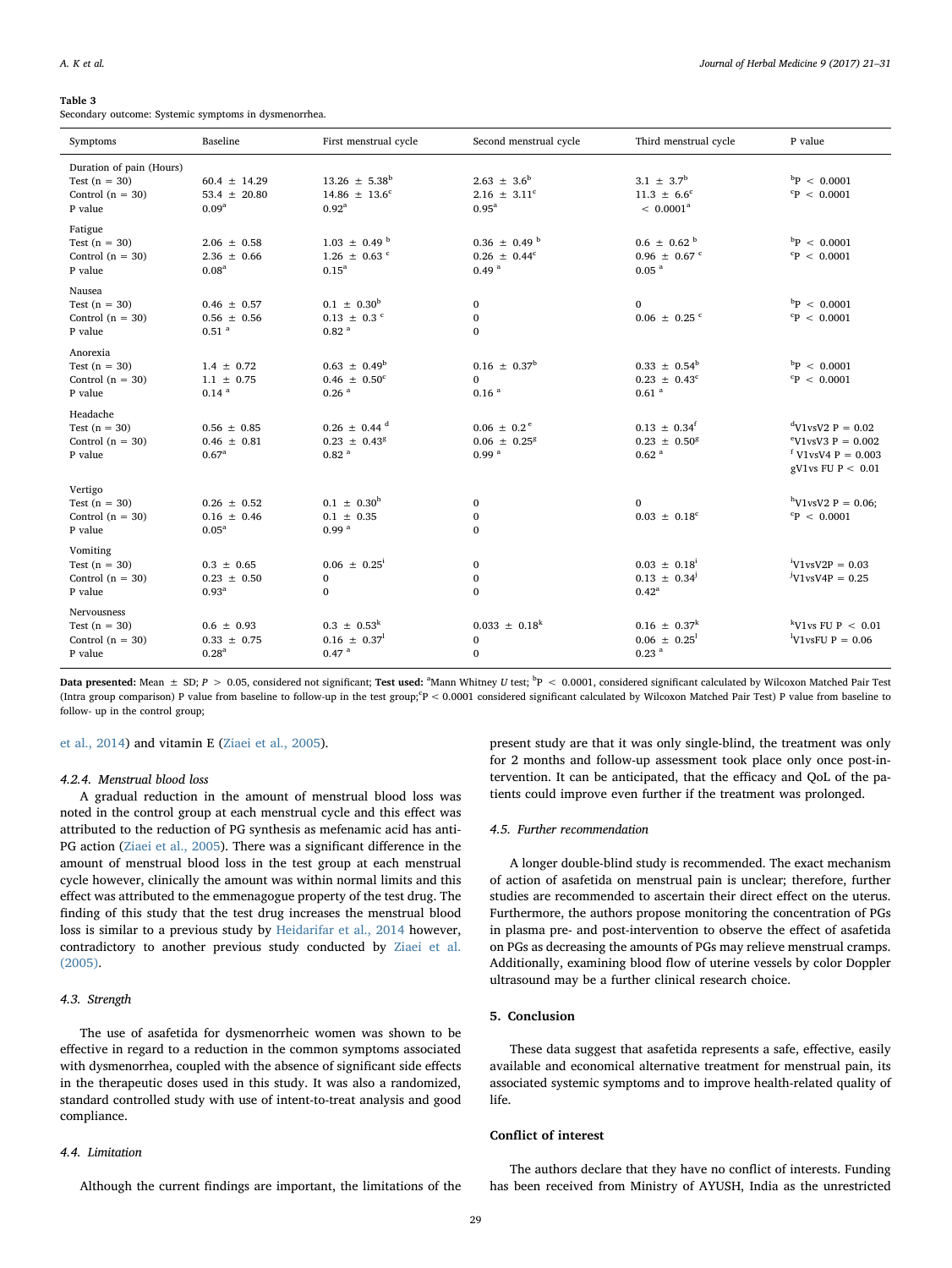#### Table 4

Secondary outcome-Grading of severity of systemic symptoms.

| Symptom                                           | Test $(n = 30)$                                   |                                                        | Control $(n = 30)$                              |                                                              |                                                           | P value                                             |                                                                                       |
|---------------------------------------------------|---------------------------------------------------|--------------------------------------------------------|-------------------------------------------------|--------------------------------------------------------------|-----------------------------------------------------------|-----------------------------------------------------|---------------------------------------------------------------------------------------|
| Fatigue                                           | Baseline                                          | Third menstrual cycle                                  | % C                                             | Baseline                                                     | Third menstrual cycle                                     | % C                                                 |                                                                                       |
| None<br>Mild<br>Moderate<br>Severe                | 0(0)<br>4(13.33)<br>20(66.66)<br>6(20)            | 14(46.66)<br>14(46.66)<br>2(6.66)<br>$0^a$             | $+46.66$<br>$+33.33$<br>$-60.66$<br>$-20$       | 0(0) <sup>b</sup><br>3(10)<br>13(43.33)<br>14(46.66)         | $7(23.33)^c$<br>17(56.66)<br>6(20)<br>$0(0)$ <sup>a</sup> | $+23.33$<br>$+46.66$<br>$-23.33$<br>$-46.66$        | ${}^{a}P$ < 0.001<br>${}^{\rm b}P = 0.10;$<br>$P = 0.113$                             |
| Nausea<br>None<br>Mild<br>Moderate<br>Severe      | 17(56.66)<br>12(40)<br>1(3.33)<br>0(0)            | 30(100)<br>0(0)<br>0(0)<br>$0(0)$ <sup>a</sup>         | $+43.34$<br>$-40$<br>$-3.33$<br>$\mathbf{0}$    | $14(46.66)^{b}$<br>15(50)<br>1(3.3)<br>0(0)                  | $29(96.66)^c$<br>1(3.33)<br>0(0)<br>$0(0)$ <sup>a</sup>   | $+50$<br>$-46.67$<br>$-3.3$<br>$\overline{0}$       | ${}^{a}P$ < 0.001<br>${}^{b}P = 0.79$<br>${}^{c}P = 1.00$                             |
| Anorexia<br>None<br>Mild<br>Moderate<br>Severe    | 4(13.33)<br>10(33.33)<br>16(53.3)<br>$\mathbf{0}$ | 21(70)<br>8(26.66)<br>1(3.33)<br>0 <sup>a</sup>        | $+56.67$<br>$-6.67$<br>$-49.97$<br>$\mathbf{0}$ | $7(23.33)^b$<br>13(43.33)<br>10(33.3)<br>$\mathbf{0}$        | $23(76.66)^c$<br>7(23.33)<br>$\bf{0}$<br>0 <sup>a</sup>   | $+53.33$<br>$-20$<br>$-33.3$<br>0                   | ${}^{a}P$ < 0.001<br>${}^{\rm b}P = 0.3;$<br>$P = 0.0.77$                             |
| Fever<br>None<br>Mild<br>Moderate<br>Severe       | 28(93.33)<br>1(3.33)<br>1(3.3)<br>$\Omega$        | 28(93.33)<br>2(6.66)<br>$\mathbf{0}$<br>0 <sup>d</sup> | $\mathbf{0}$<br>$+3.33$<br>$-3.3$<br>0          | $30(100)^{b}$<br>$\bf{0}$<br>$\bf{0}$<br>$\mathbf{0}$        | $30(100)^c$<br>$\bf{0}$<br>$\mathbf 0$<br>0 <sup>d</sup>  | $\bf{0}$<br>$\bf{0}$<br>$\mathbf{0}$<br>$\mathbf 0$ | ${}^{b}P = 0.49$ ;<br>${}^{c}P = .49;$<br>${}^{d}P = 1.0$                             |
| Headache<br>None<br>Mild<br>Moderate<br>Severe    | 20(66.66)<br>3(10)<br>7(23.33)<br>$\mathbf{0}$    | 26(86.66)<br>4(13.33)<br>0<br>$0^{\rm e}$              | $+20$<br>$+3.33$<br>$-23.33$<br>$\bf{0}$        | $22(73.33)^{b}$<br>2(6.66)<br>6(20)<br>$\bf{0}$              | $24(80)^c$<br>5(16.66)<br>1(3.33)<br>0 <sup>f</sup>       | $+6.67$<br>$+10$<br>$-56.67$<br>$\mathbf 0$         | ${}^{b}P = 0.84$ ;<br>$P = 0.73$<br>${}^{\rm e}P = 0.02$ ;<br>${}^{\text{f}}P = 0.09$ |
| Vertigo<br>None<br>Mild<br>Moderate<br>Severe     | 23(76.66)<br>6(20)<br>1(3.33)<br>$\mathbf{0}$     | 30(100)<br>0<br>$\bf{0}$<br>0 <sup>g</sup>             | $+23.34$<br>$-20$<br>$-3.33$<br>$\mathbf{0}$    | $26(86.66)^b$<br>3(10)<br>1(3.33)<br>$\mathbf{0}$            | $29(96.66)^c$<br>1(3.33)<br>$\bf{0}$<br>0 <sup>h</sup>    | $+10$<br>$-6.67$<br>$-3.33$<br>$\mathbf 0$          | ${}^{b}P = 0.73$ ;<br>${}^cP = 1.0$<br>${}^{8}P = 0.01;$<br>${}^{\rm h}P = 0.03$      |
| Vomiting<br>None<br>Mild<br>Moderate<br>Severe    | 26(86.66)<br>3(10)<br>1(3.33)<br>$\Omega$         | 29(96.66)<br>1(3.33)<br>$\mathbf{0}$<br>$0^i$          | $+10$<br>$-6.66$<br>$-3.33$<br>$\mathbf{0}$     | $24(80)$ <sup>b</sup><br>5(16.66)<br>1(3.33)<br>$\mathbf{0}$ | $28(93.33)^c$<br>2(6.66)<br>$\mathbf 0$<br>$0^j$          | $+13.33$<br>$-10$<br>$-3.33$<br>$\mathbf 0$         | ${}^{b}P = 0.8;$<br>${}^c\!P = 1.0$<br>$^{i}P = 0.35$<br>${}^{j}P = 0.25$             |
| Nervousness<br>None<br>Mild<br>Moderate<br>Severe | 20(66.66)<br>3(10)<br>6(20)<br>1(3.33)            | 25(83.33)<br>5(16.66)<br>$\mathbf{0}$<br>$0^{\rm e}$   | $+16.66$<br>$+6.66$<br>$-20$<br>$-3.33$         | $25(83.33)^{b}$<br>$\bf{0}$<br>5(16.6)<br>$\bf{0}$           | $28(93.33)^c$<br>2(6.66)<br>$\bf{0}$<br>$0^{\rm e}$       | $+10$<br>$+6.66$<br>$-16.6$<br>$\mathbf 0$          | ${}^{b}P = 0.19;$<br>${}^{c}P = 0.42$<br>$^{\rm e}P = 0.02$ ;                         |

Data presented: No (%); %C: percent change; Test used: Fisher exact test;  $P > 0.05$ ; considered not significant;  $P < 0.01 < 0.001$  considered statistically significant;  $b^k$ P value: Inter group comparison at baseline and post intervention (PT); d,e,f,g,h,i,jp value: Intra group comparison of both groups

educational grant for a post graduate thesis.

### Acknowledgements

The authors are thankful to the Director M A Siddiqui, National Institute of Unani Medicine, and Ministry of AYUSH for providing all facilities. Authors are also grateful to all participants of this study of their kind cooperation.

### References

<span id="page-9-13"></span>A'zam, M.K., 2010. Iksir-i-A'[zam. A ijaz publishing house, New Delhi.](http://refhub.elsevier.com/S2210-8033(17)30048-9/sbref0005)

<span id="page-9-16"></span>[Agarwal, A.K., Agarwal, A., 2010. A study of dysmenorrhea during menstruation in](http://refhub.elsevier.com/S2210-8033(17)30048-9/sbref0010) [adolescent girls. Indian J. Community Med. 35 \(1\), 159](http://refhub.elsevier.com/S2210-8033(17)30048-9/sbref0010)–164.

- <span id="page-9-3"></span>[Alqasoumi, S., 2012. Anxiolytic e](http://refhub.elsevier.com/S2210-8033(17)30048-9/sbref0015)ffect of Ferula asafoetida L. in rodents. J. Pharmacognosy [Phytother. 4 \(6\), 86](http://refhub.elsevier.com/S2210-8033(17)30048-9/sbref0015)–90.
- <span id="page-9-5"></span>[Bagheri, S.M., Dashti-R, M.H., Morshedi, A., 2014. Antinociceptive e](http://refhub.elsevier.com/S2210-8033(17)30048-9/sbref0020)ffect of Ferula asafoetida [oleo-gum-resin in mice. Res. Pharm. Sci. 9 \(3\), 207](http://refhub.elsevier.com/S2210-8033(17)30048-9/sbref0020)–212.
- <span id="page-9-7"></span>[Bani, S., Hasanpour, S., Mousavi, Z., Parvin, M.G., Gojazadeh, M., 2014. The e](http://refhub.elsevier.com/S2210-8033(17)30048-9/sbref0025)ffect of Rosa damascena [extract on primary dysmenorrhea: a double-blind cross-over clinical trial.](http://refhub.elsevier.com/S2210-8033(17)30048-9/sbref0025) [Iran. Red. Cres. Med. J. 16 \(1\), e14643.](http://refhub.elsevier.com/S2210-8033(17)30048-9/sbref0025)

<span id="page-9-1"></span>Calis, K.A., Rivlin, E.M., 2014. Dysmenorrhoea. Available at: [http://emedicine.medscape.](http://emedicine.medscape.com/article/253812-overview#showall) [com/article/253812-overview#showall](http://emedicine.medscape.com/article/253812-overview#showall) (Accessed on 03-2-15).

<span id="page-9-15"></span>[Charu, S., Amita, R., Sujoy, R., Thomas, G.A., 2012. Menstrual characteristics](http://refhub.elsevier.com/S2210-8033(17)30048-9/sbref0035)' and

'prevalence and effects of dysmenorrhea' [on quality of life of medical students. Int. J.](http://refhub.elsevier.com/S2210-8033(17)30048-9/sbref0035) [Collab. Res. Internal Med. Public Health. 4 \(4\), 276](http://refhub.elsevier.com/S2210-8033(17)30048-9/sbref0035)–294.

- <span id="page-9-17"></span>[Dawood, Y.M., 2006. Primary dysmenorrhea advances in pathogenesis and management.](http://refhub.elsevier.com/S2210-8033(17)30048-9/sbref0040) [Obstet. Gynecol. 108 \(2\), 428](http://refhub.elsevier.com/S2210-8033(17)30048-9/sbref0040)–441.
- <span id="page-9-6"></span>[Fatehi, M., Farifteh, F., Fatehi-Hassanabad, Z., 2004. Antispasmodic and hypotensive](http://refhub.elsevier.com/S2210-8033(17)30048-9/sbref0045) effects of Ferula asafoetida [gum extract. J. Ethnopharmacol. 91, 321](http://refhub.elsevier.com/S2210-8033(17)30048-9/sbref0045)–324.

<span id="page-9-12"></span>[Ghani, N., 2001. KhazainulAdvia. Idara Kitabus Shifa, New Delhi.](http://refhub.elsevier.com/S2210-8033(17)30048-9/sbref0050)

- <span id="page-9-8"></span>[Heidarifar, R., Mehran, N., Heidari, A., Ahmari, T.H., Koohbor, M., Mansourabad, M.K.,](http://refhub.elsevier.com/S2210-8033(17)30048-9/sbref0055) 2014. Effect of Dill (Anethumgraveolens[\) on the severity of primary dysmenorrhea in](http://refhub.elsevier.com/S2210-8033(17)30048-9/sbref0055) [compared with mefenamic acid: a randomized, double-blind trial. J. Res. Med. Sci.](http://refhub.elsevier.com/S2210-8033(17)30048-9/sbref0055) [19, 326](http://refhub.elsevier.com/S2210-8033(17)30048-9/sbref0055)–330.
- <span id="page-9-9"></span>Higham, J.M., O'[Brien, P.M., Shaw, R.W., 1990. Assessment of menstrual blood loss using](http://refhub.elsevier.com/S2210-8033(17)30048-9/sbref0060) [a pictorial chart. Br. J. Obstet. Gynecol. 97, 734](http://refhub.elsevier.com/S2210-8033(17)30048-9/sbref0060)–739.
- <span id="page-9-14"></span>[Iranshahi, M., Askari, M., Sahebkar, A., Hadjipavlou-Litina, D., 2009. Evaluation of an](http://refhub.elsevier.com/S2210-8033(17)30048-9/sbref0065)tioxidant, anti-infl[ammatory and lipoxygenase inhibitory activities of the pre](http://refhub.elsevier.com/S2210-8033(17)30048-9/sbref0065)[nylatedcoumarinumbelliprenin. DARU. 17, 99](http://refhub.elsevier.com/S2210-8033(17)30048-9/sbref0065)–103.
- <span id="page-9-4"></span>Iranshahy, M., Iranshahi, M., 2011. Traditional uses, phytochemistry and pharmacology of asafoetida (Ferula assa-foetida oleo-gum-resin)-a review. J. Ethnopharmacol. 1, 1–10. <http://dx.doi.org/10.1016/j.jep.2010.11.067>.
- <span id="page-9-11"></span>Javaid, [R., Aslam, M., Javaid, R., Nizami, Q., Javed, K., Azhar, M.U., 2012. Extract of](http://refhub.elsevier.com/S2210-8033(17)30048-9/sbref0075) Ferula foetida regel [reverses gentamicin induced nephrotoxicity in rats. EXCLI J. 11,](http://refhub.elsevier.com/S2210-8033(17)30048-9/sbref0075) 760–[766](http://refhub.elsevier.com/S2210-8033(17)30048-9/sbref0075).
- <span id="page-9-10"></span>Jenabi, E., 2013. The eff[ect of ginger for relieving of primary dysmenorrhoea. J. Pak.](http://refhub.elsevier.com/S2210-8033(17)30048-9/sbref0080) [Med. Assoc. 63, 8](http://refhub.elsevier.com/S2210-8033(17)30048-9/sbref0080).
- <span id="page-9-0"></span>[Ju, H., Jones, M., Mishra, G., 2014. The prevalence and risk factors of dysmenorrhea.](http://refhub.elsevier.com/S2210-8033(17)30048-9/sbref0085) [Epidemiol. Rev. 36, 104](http://refhub.elsevier.com/S2210-8033(17)30048-9/sbref0085)–113.
- <span id="page-9-2"></span>Kamini, D., Kiran, C., 2012. Chaturbeeja in primary dysmenorrhea (Kashtarva): an observational study. J. Pharm. Sci. Innovation. 1 (3), 27-31. URL: [http://www.](http://www.jpsionline.com)